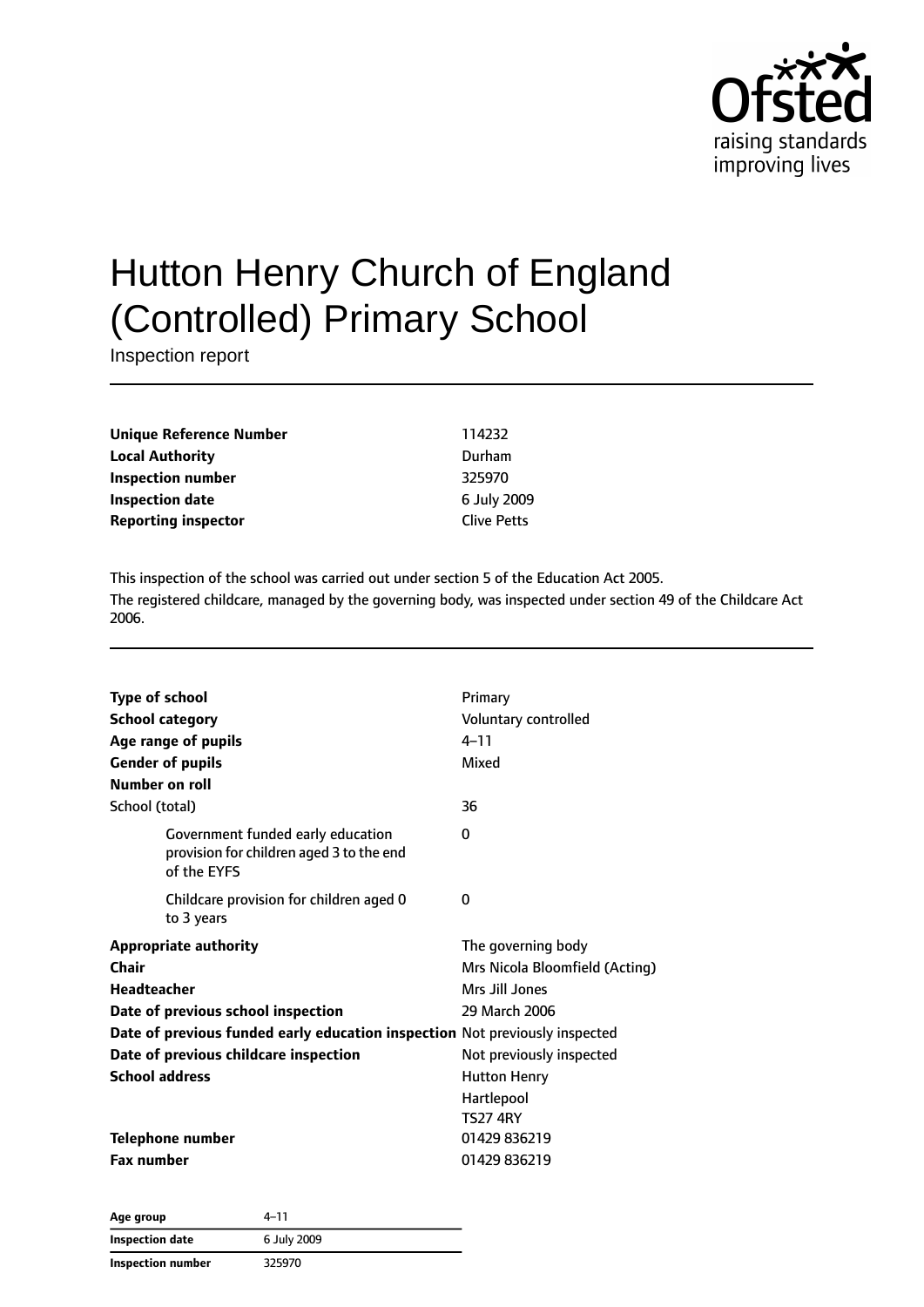© Crown copyright 2009

.

#### Website: www.ofsted.gov.uk

This document may be reproduced in whole or in part for non-commercial educational purposes, provided that the information quoted is reproduced without adaptation and the source and date of publication are stated.

Further copies of this report are obtainable from the school. Under the Education Act 2005, the school must provide a copy of this report free of charge to certain categories of people. A charge not exceeding the full cost of reproduction may be made for any other copies supplied.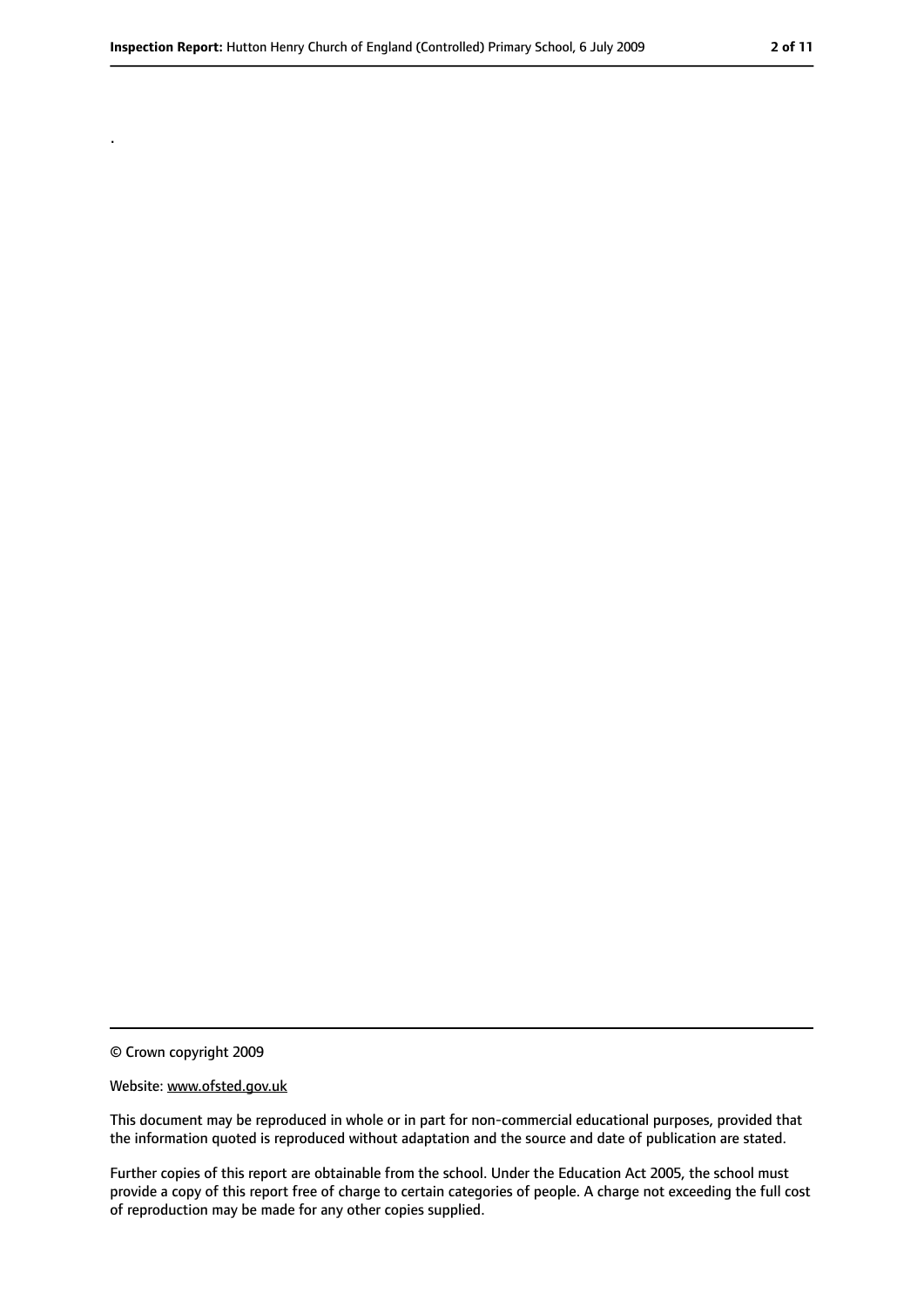# **Introduction**

The inspection was carried out by two additional inspectors.

#### **Description of the school**

Hutton Henry is a small village school serving a former mining community with some disadvantage. The school, which has a decreasing roll, has two mixed-aged classes. Reception and Years 1 and 2 are in one class and Years 3 to 6 in the other. All pupils are of a White British heritage. About one third is eligible for free school meals, well above average. A higher than average number of pupils has learning difficulties and/or disabilities, with a higher than average proportion with a statement of special educational need. The school provides for Early Years Foundation Stage in a mixed age Reception and Year 1 and 2 class.

## **Key for inspection grades**

| Grade 1 | Outstanding  |
|---------|--------------|
| Grade 2 | Good         |
| Grade 3 | Satisfactory |
| Grade 4 | Inadequate   |
|         |              |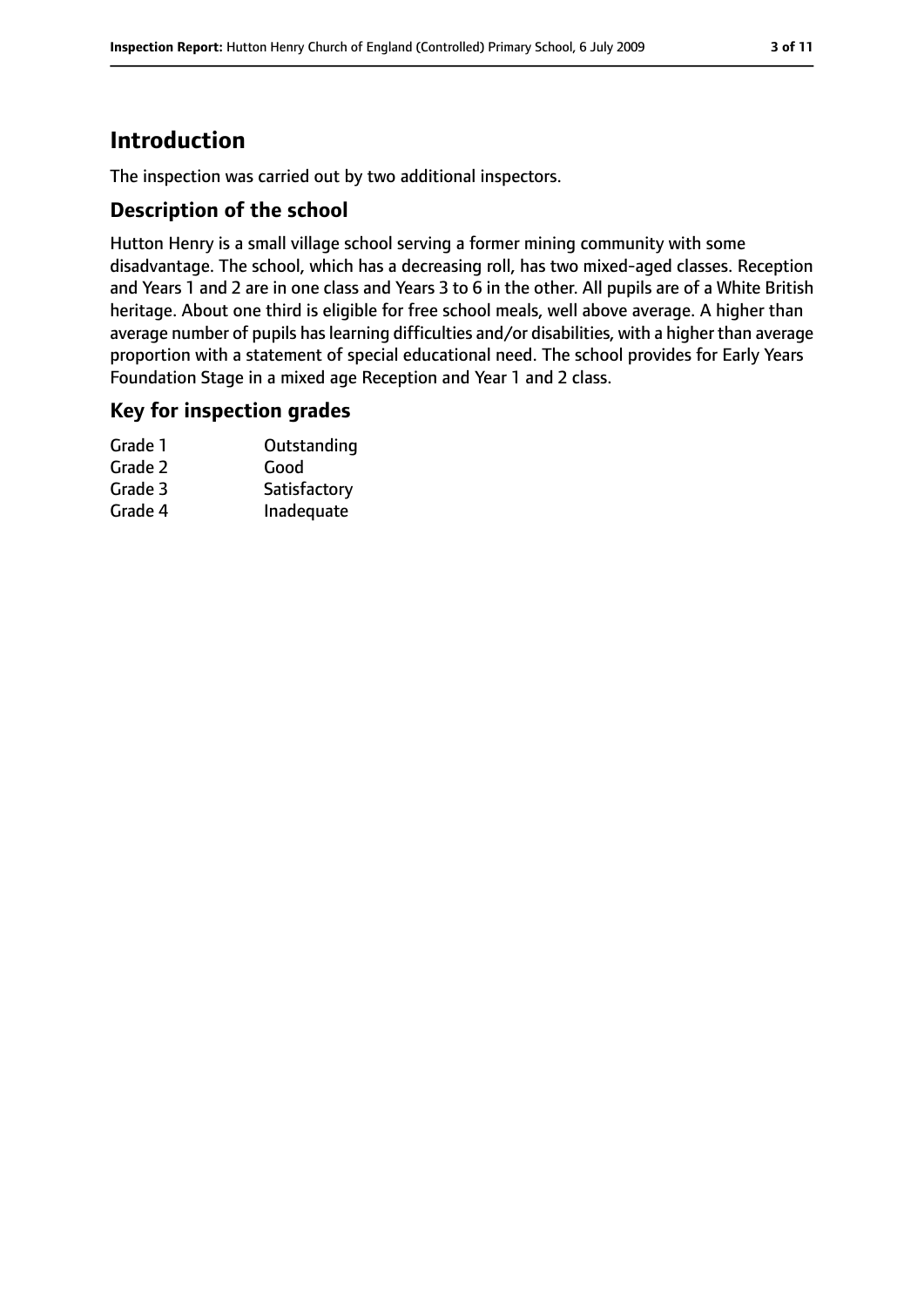# **Overall effectiveness of the school**

#### **Grade: 2**

This is a good school which gives good value for money. The school has a warm, welcoming family atmosphere. It has created strong links with the local community and enjoys their confidence and respect. Parents are very supportive of the school. A comment which reflects the views of most parents was, 'my children are always coming home and telling me about how they have learnt new things: eating sushi, Bollywood dancing and constructing a wildlife pond'. The school staff work very hard to ensure that all pupils have equal opportunities to do their very best regardless of their background or experience.

Effective teaching, good quality classroom support and an interesting curriculum enable all pupils to achieve well. By the end of Year 6, standards are just above average, with an increasing proportion of pupils reaching higher levels especially in mathematics and science. Since the last inspection, action to improve writing skills is paying off well as more opportunities for writing have been developed across the curriculum. Challenging teaching, especially when it is extremely well matched to individual abilities, helps the pupils to apply their skills more successfully to solve problems. This is raising achievement especially in the class for Year 3 to 6 pupils. Successful classroom support boosts confidence and self-esteem, which enables pupils of all abilities and interests to make similar progress. This all strengthens the push to continue to improve achievement.

The pupils' good personal development is reflected in the comments they make about school life. A comment such as, 'pupils are never on their own', sums up their views. They enjoy the broad range of activities provided for them outside the classroom, for example orienteering and practising karate. They appreciate the benefits that first-hand learning can bring, for example, by implementing police advice on safe habits when using the internet and mobile phones. They value the fact that a member of staff is always on hand to share a worry or concern. The care and support available to pupils, including those who are vulnerable and who have personal needs, is excellent and adds to the school's drive to ensure no child is left out.

Leadership and management are good. Since the last inspection the school has made good progress. The Early Years Foundation Stage has been fully implemented and the impact of these recent improvements is strengthening achievement. Good partnerships with local schools, the village community and external agencies help to sustain achievement gains. Pupils' growing awareness of global issues strengthens their grasp of their diverse world but their development of an understanding of the different beliefs and cultures acrossthe country islimited. Governors play a full and active part in school life, providing much support and expertise. However, there is insufficient rigour in the monitoring and evaluation of practice. Consequently, the judgements as to whether initiatives are having the intended impact on the achievement for pupils are not sufficiently evaluative.

#### **Effectiveness of the Early Years Foundation Stage**

#### **Grade: 2**

Provision in the Early Years Foundation Stage is good. Children start Reception with skills and abilities that are generally below those expected of children of their ages. By the time they leave the Reception class their standards are generally those expected for their age across all areas of learning. This demonstrates that children make good progress overall, and achieve well in relation to their starting points. Those who have learning difficulties and/or disabilities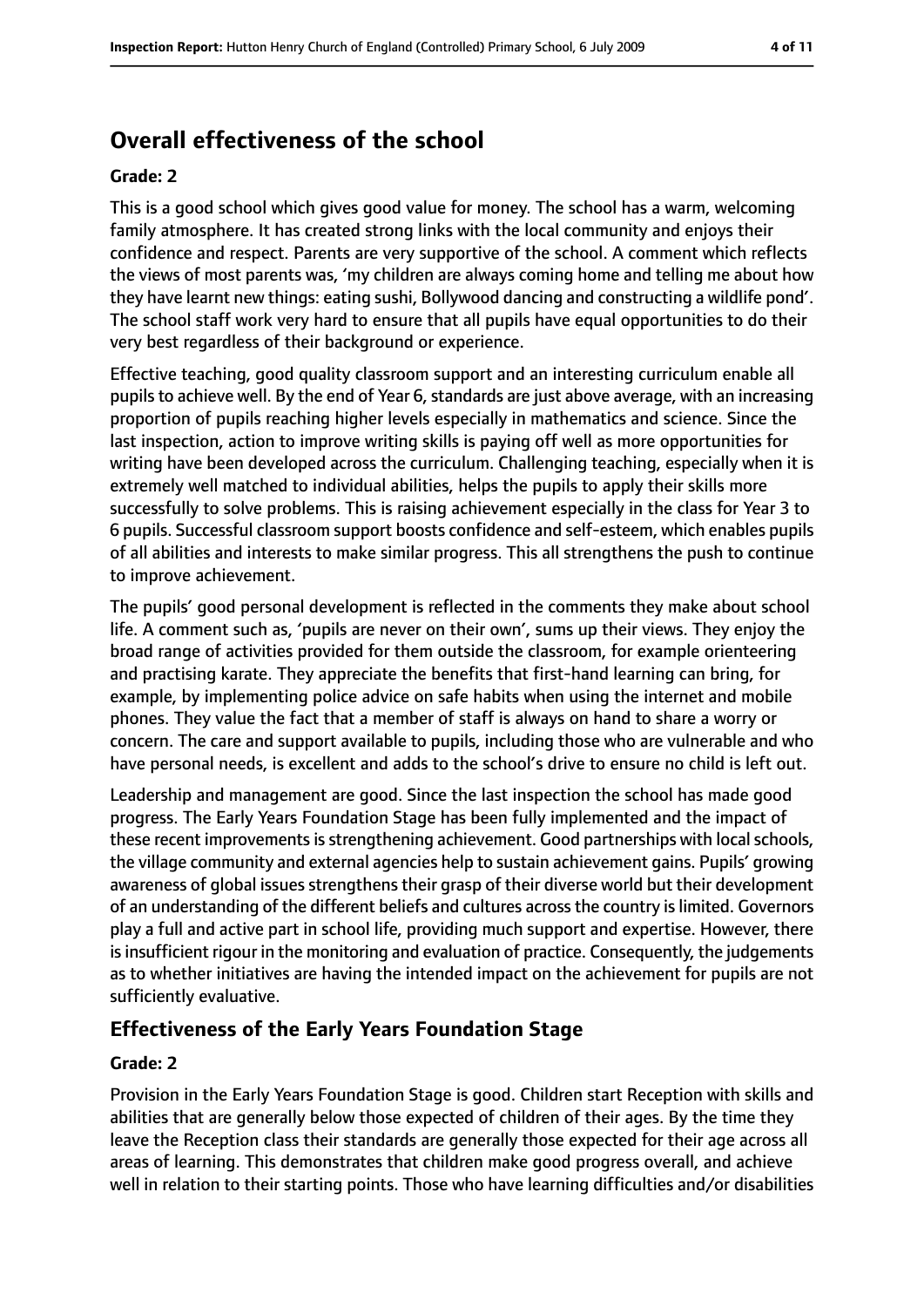achieve well because the intervention and support they receive is effective. The recent improvements to the outside areas have increased the range of experiences and activities for children. However, it is not yet possible for them to have continuous access to outdoor facilities to enhance their skills and extend the challenge to their learning. Parents are generally pleased with the information that they receive although a small number would appreciate more guidance so that they can play a more active partnership role. Children are confident and happy learners who enjoy very good relations with staff. They are sociable and well-behaved. Staff use observations and assessments effectively to identify what individuals and groups need in their next learning steps. Children's welfare is promoted effectively. However, although risk assessments are systematically used and updated the checks to ensure that all precautions are still working can be a little irregular. The Early Years Foundation Stage is well managed. Appropriate priorities and areas for development are established to continue to improve children's learning and development. This has already been demonstrated in the recent efforts to improve speaking, listening and early writing.

## **What the school should do to improve further**

- Sharpen the rigour of self-evaluation to determine whether action to improve provision has the intended outcomes for pupils.
- Develop the pupils' awareness and understanding of other beliefs and cultures in the national context.

# **Achievement and standards**

#### **Grade: 2**

Pupils achieve well because teaching is good. Cohorts are small and vary considerably especially in the proportion of pupils with weaker language skills. Pupils with learning difficulties and/or disabilities make the same good progress as their classmates because of the effective support they receive. As a result, most pupils reach above average standards by the end of Year 6. Determined efforts by staff are improving writing skills. Yet there remains scope to raise writing skills higher. Provisional 2009 test results in mathematics and science reveal that nearly all pupils exceeded their challenging targets by the end of Year 6. School checking information predicts that in English most pupils will achieve their targets. At the end of Year 2, standards are average but a larger proportion than average are on course to reach higher levels as more pupils benefit from recent improvements in Early Years Foundation Stage provision.

# **Personal development and well-being**

#### **Grade: 2**

Pupils enjoy their life at school. The strong spiritual, moral and social development strengthens the good personal development. Pupils appreciate that as attitudes to learning have improved, they have become more mature and responsible. Absence has been reduced and most pupils attend well. Behaviour is good, bullying very rare and pupils describe how they feel safe and really well supported. At play times they are considerate and helpful when playing with younger children. They relish the responsibility they have in their school council role making decisions which improve school, for example, by using supermarket vouchers to acquire play equipment. Assemblies provide valuable opportunities for reflection, for example, on how to be thoughtful and kind. There is an extremely strong sense of belonging in daily life. Pupils understand the benefits of staying fit and healthy. Although pupils are developing an awareness of how they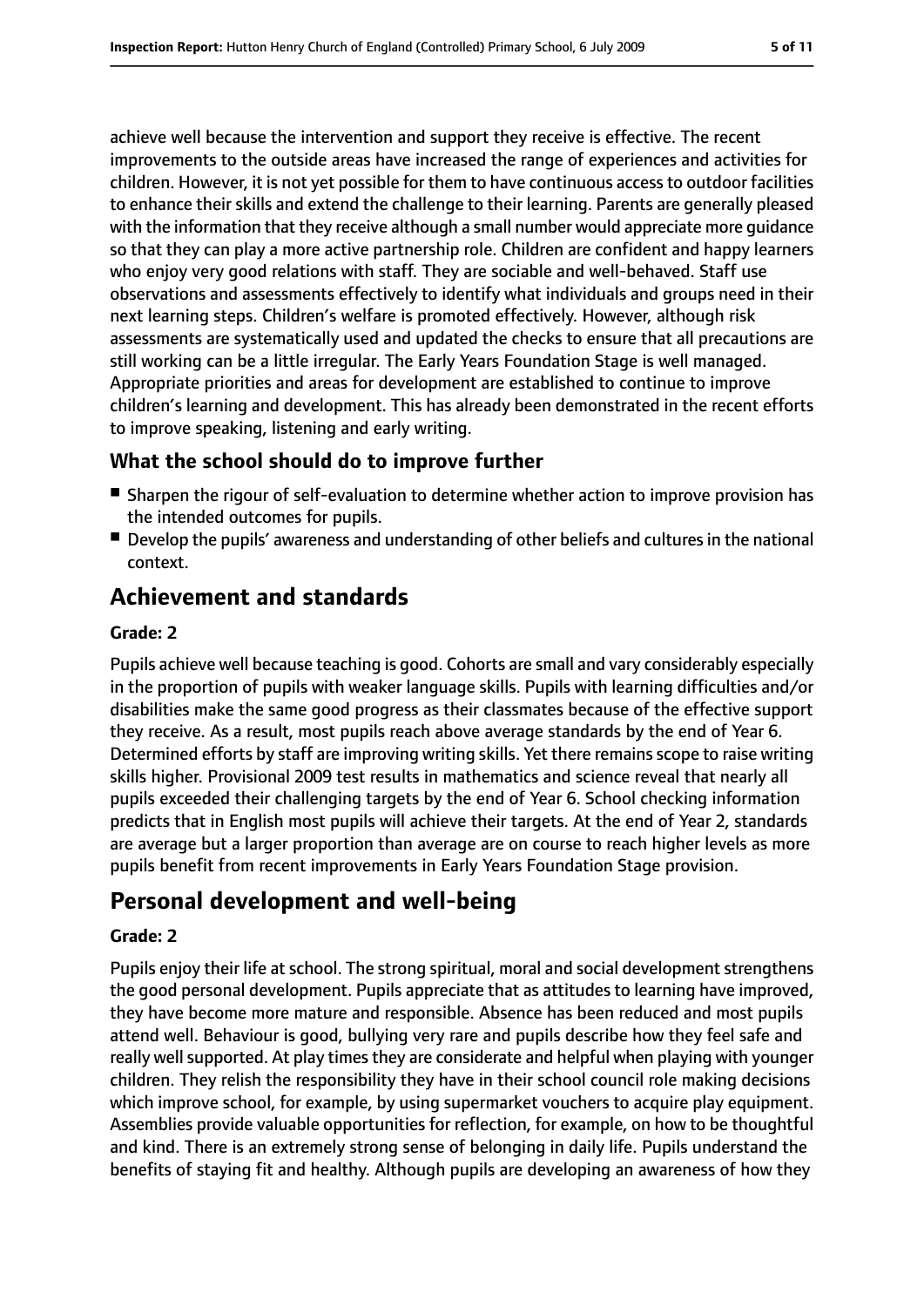fit into their diverse world they have a limited grasp of the variety of community life in nearby cities.

# **Quality of provision**

## **Teaching and learning**

#### **Grade: 2**

The quality of teaching and learning is good with some inspiring teaching in the Year 3 to 6 class. Classrooms are interesting places in which to learn with attractive displays of pupils' work. Pupils with learning difficulties and/or disabilities receive good support from capable and well informed classroom assistants. In the best learning, presentations using new technology provide visual and auditory impact, for example, the noise of the theme park ride combined with the view from the front seat. Tasks are also carefully tailored to challenge the thinking of each individual pupil. This helps them achieve as well as they can. Work is regularly marked and the next steps clearly identified for each pupil. They are expected to review their own learning and consider any difficulties they come across. Where tasks are not as effectively personalised the challenge and pace of learning occasionally slips.

#### **Curriculum and other activities**

#### **Grade: 2**

The good curriculum captures the interest of pupils and has been crucial in helping staff to improve attitudes to learning and raise achievement. Very good opportunities are provided for pupils to use their information and communication technology (ICT) skills, for example, using Skype technology to keep in touch with a partner school. There is good provision for numeracy. However, more could be done to ensure that writing skills match those of reading. Well planned first-hand learning is having a positive impact on raising pupils' confidence and applying their thinking skills. For example, a production of Shakespeare's 'The Tempest' in partnership with the local secondary school captured pupils' feelings and emotions. Developing links and themes across the curriculum are making learning more meaningful to pupils by, for example, using Greek mythology to inspire design thinking. A variety of experiences, for example, adults from Kenya talking about their about their early life and dancing by the Zulu Lions, broadens pupils' horizons. However, the curriculum offers them insufficient insights into the experience of other community cultures and faiths with the United Kingdom.

#### **Care, guidance and support**

#### **Grade: 2**

The calm school atmosphere and the pupils' eagerness to learn reveal the excellent quality of pastoral care that the pupils receive. The school works well with outside agencies, such as the welfare service and the behaviour support service, to provide specialist support. A large proportion of parents express trust and confidence in staff. This adds to the inclusive practice of the school. Pupils are given good guidance as to how they can improve and the next steps in their learning are normally clearly explained. 'They tell us how to fix it', was a remark which reflects the pupils' view of this. However, sometimes pupils are not consistently encouraged to check their own progress. Statutory safeguarding procedures to ensure pupils are safe are in place and arrangements for child protection are thorough. The progress of individual pupils is regularly checked so that any slips in progress are identified and extra help provided. However, the school pupil checking system is sometimes inconsistently used to inform lesson planning.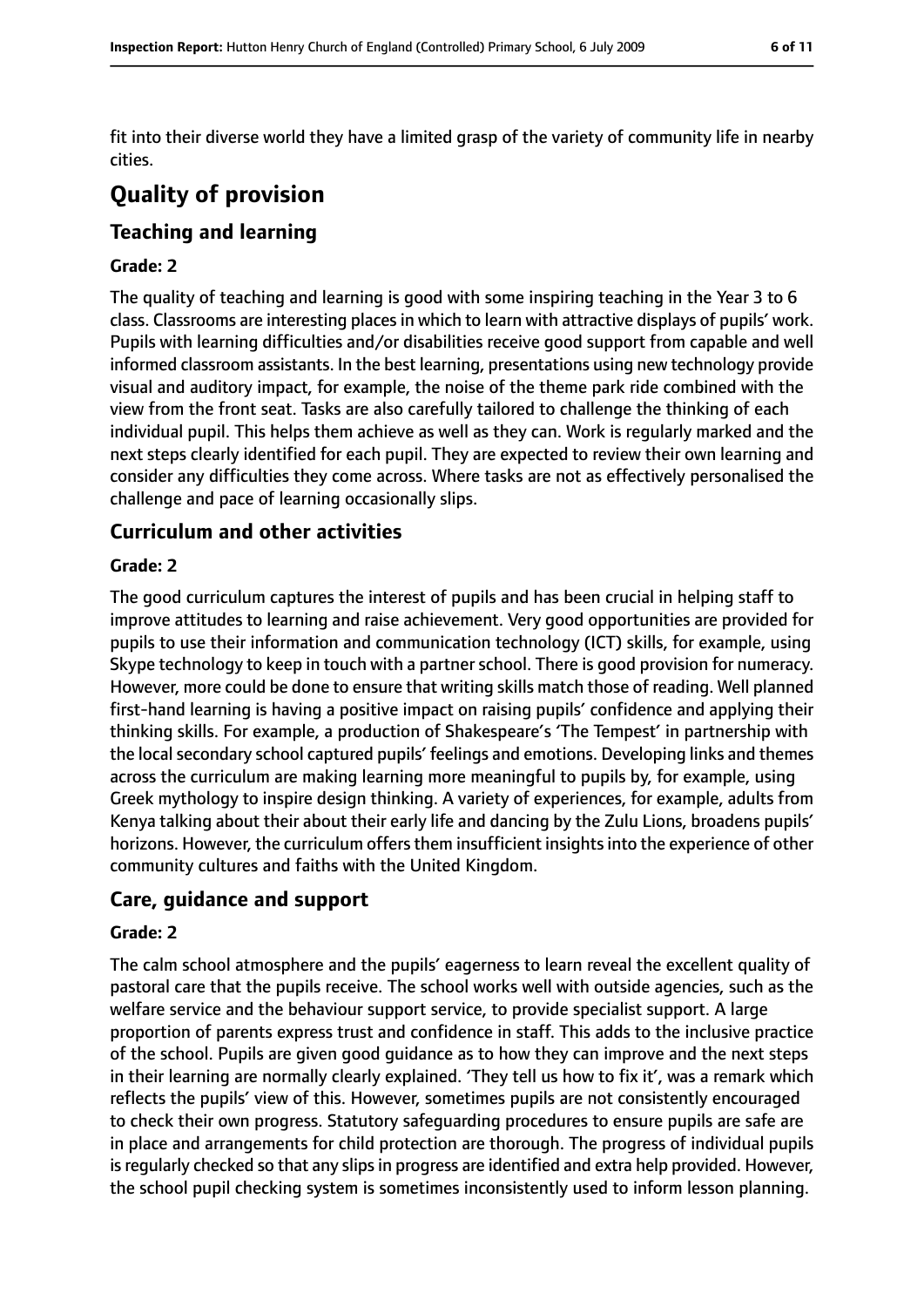# **Leadership and management**

#### **Grade: 2**

The headteacher leads the school well and is ably supported by staff. More settled staffing has enabled expectations of what the pupils can achieve to be raised. This has helped meeting the challenge of implementing the Early Years Foundation Stage and improving achievement, especially in writing. Self-evaluation correctly identifies strengths and weaknesses, but not all judgements are securely based on a rigorous evaluation of the outcomes for pupils. The pupils' progress checking system is sometimes unreliable. The school is inclusive, values all pupils and is committed to remove discrimination. Overall, it promotes community cohesion well. It is strongest in its links with the local community and with a school in Rajasthan. Work towards the UNICEF Rights award widens the pupils' grasp of global issues. Nevertheless, not as much is done to develop an understanding of community beliefs and cultures other than their own. The school is well served by the governing body and under the leadership of the acting chair is developing its ability to check performance and hold the school to account. Together, this provides a good capacity to continue to improve.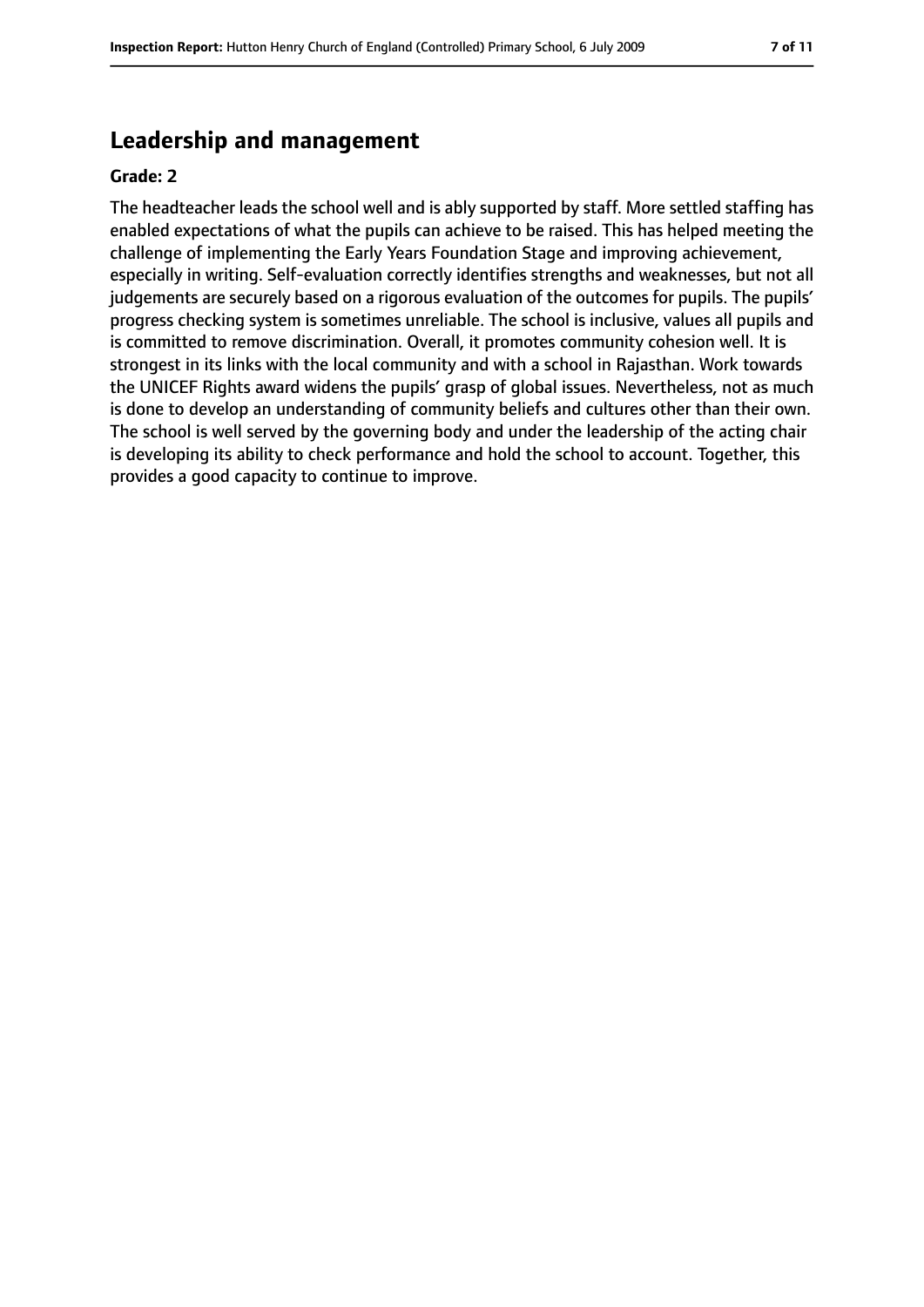**Any complaints about the inspection or the report should be made following the procedures set out in the guidance 'Complaints about school inspection', which is available from Ofsted's website: www.ofsted.gov.uk.**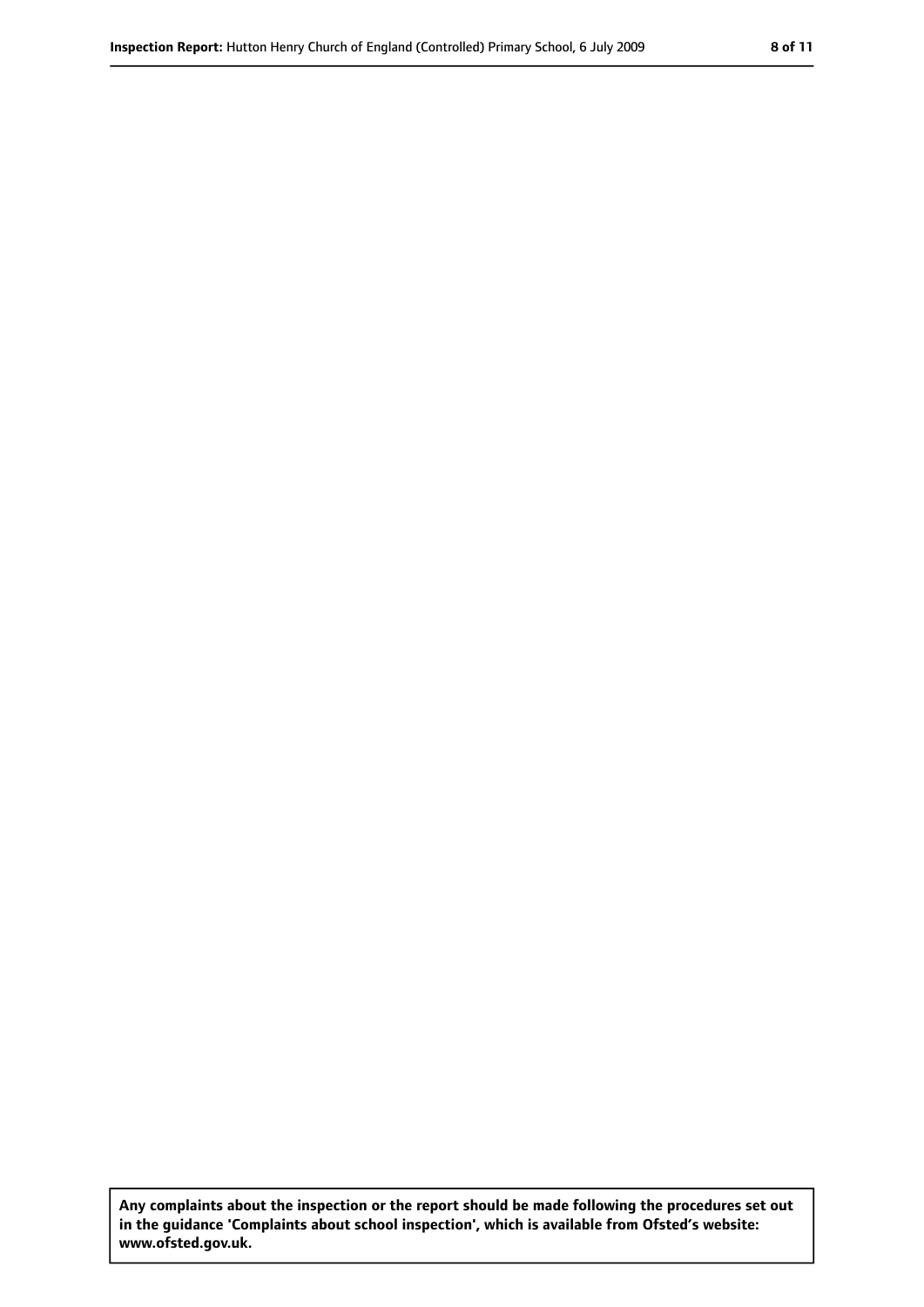# **Inspection judgements**

| key to judgements: grade 1 is outstanding, grade 2 good, grade 3 satisfactory, and ا | School         |
|--------------------------------------------------------------------------------------|----------------|
| arade 4 inadequate                                                                   | <b>Overall</b> |

### **Overall effectiveness**

| How effective, efficient and inclusive is the provision of<br>education, integrated care and any extended services in meeting the<br>needs of learners? |     |
|---------------------------------------------------------------------------------------------------------------------------------------------------------|-----|
| Effective steps have been taken to promote improvement since the last<br>inspection                                                                     | Yes |
| How well does the school work in partnership with others to promote learners'<br>well being?                                                            |     |
| The capacity to make any necessary improvements                                                                                                         |     |

## **Effectiveness of the Early Years Foundation Stage**

| How effective is the provision in meeting the needs of children in the<br>l EYFS?            |  |
|----------------------------------------------------------------------------------------------|--|
| How well do children in the EYFS achieve?                                                    |  |
| How good are the overall personal development and well-being of the children<br>in the EYFS? |  |
| How effectively are children in the EYFS helped to learn and develop?                        |  |
| How effectively is the welfare of children in the EYFS promoted?                             |  |
| How effectively is provision in the EYFS led and managed?                                    |  |

## **Achievement and standards**

| How well do learners achieve?                                                                                 |  |
|---------------------------------------------------------------------------------------------------------------|--|
| The standards <sup>1</sup> reached by learners                                                                |  |
| How well learners make progress, taking account of any significant variations  <br>between groups of learners |  |
| How well learners with learning difficulties and/or disabilities make progress                                |  |

#### **Annex A**

<sup>&</sup>lt;sup>1</sup>Grade 1 - Exceptionally and consistently high; Grade 2 - Generally above average with none significantly below average; Grade 3 - Broadly average to below average; Grade 4 - Exceptionally low.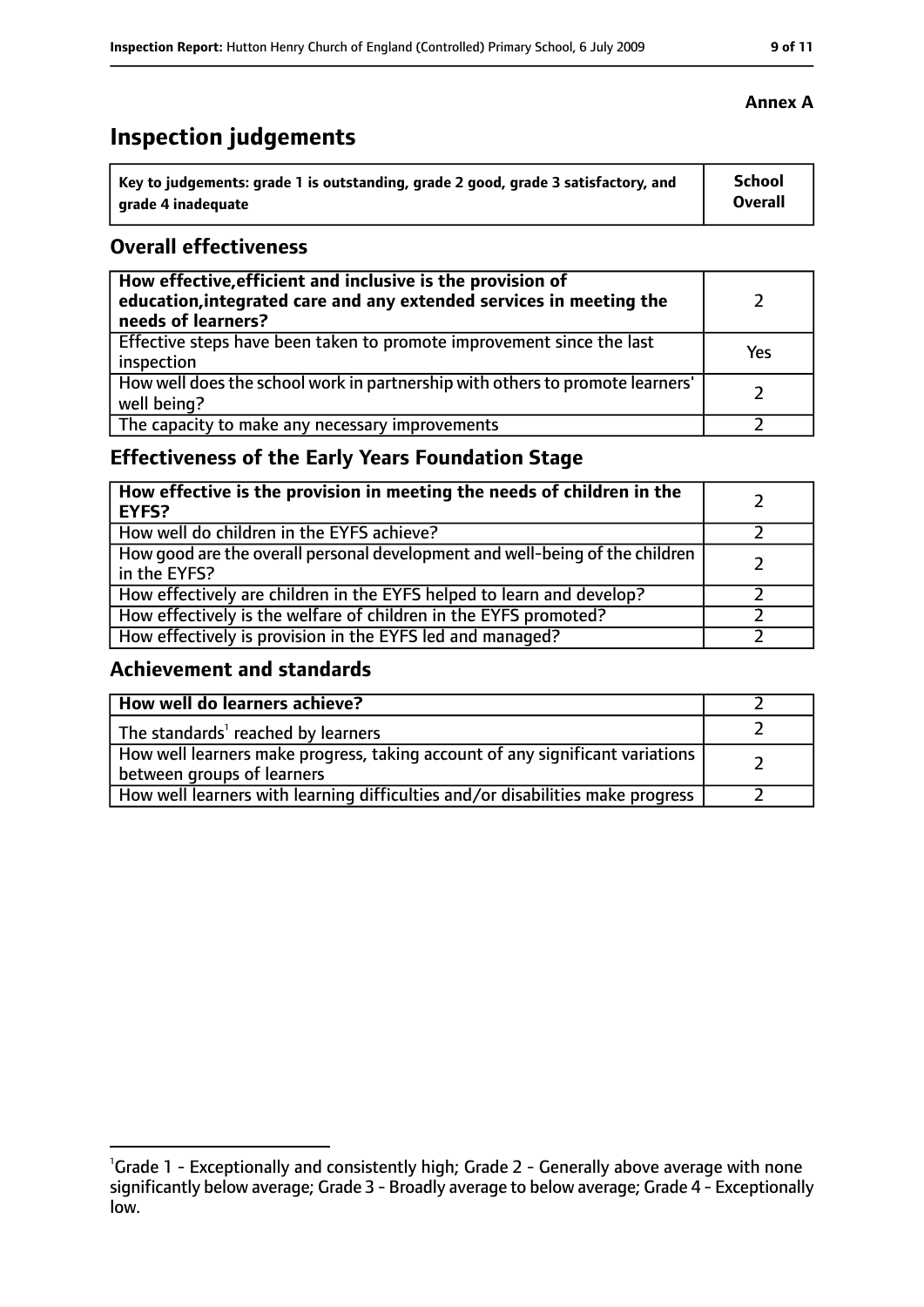## **Personal development and well-being**

| How good are the overall personal development and well-being of the<br>learners?                                 |  |
|------------------------------------------------------------------------------------------------------------------|--|
| The extent of learners' spiritual, moral, social and cultural development                                        |  |
| The extent to which learners adopt healthy lifestyles                                                            |  |
| The extent to which learners adopt safe practices                                                                |  |
| The extent to which learners enjoy their education                                                               |  |
| The attendance of learners                                                                                       |  |
| The behaviour of learners                                                                                        |  |
| The extent to which learners make a positive contribution to the community                                       |  |
| How well learners develop workplace and other skills that will contribute to<br>their future economic well-being |  |

# **The quality of provision**

| How effective are teaching and learning in meeting the full range of<br>learners' needs?              |  |
|-------------------------------------------------------------------------------------------------------|--|
| How well do the curriculum and other activities meet the range of needs and<br>interests of learners? |  |
| How well are learners cared for, quided and supported?                                                |  |

## **Leadership and management**

| How effective are leadership and management in raising achievement<br>and supporting all learners?                                              |     |
|-------------------------------------------------------------------------------------------------------------------------------------------------|-----|
| How effectively leaders and managers at all levels set clear direction leading<br>to improvement and promote high quality of care and education |     |
| How effectively leaders and managers use challenging targets to raise standards                                                                 |     |
| The effectiveness of the school's self-evaluation                                                                                               | 3   |
| How well equality of opportunity is promoted and discrimination eliminated                                                                      |     |
| How well does the school contribute to community cohesion?                                                                                      | 3   |
| How effectively and efficiently resources, including staff, are deployed to<br>achieve value for money                                          |     |
| The extent to which governors and other supervisory boards discharge their<br>responsibilities                                                  |     |
| Do procedures for safequarding learners meet current government<br>requirements?                                                                | Yes |
| Does this school require special measures?                                                                                                      | No  |
| Does this school require a notice to improve?                                                                                                   | No  |